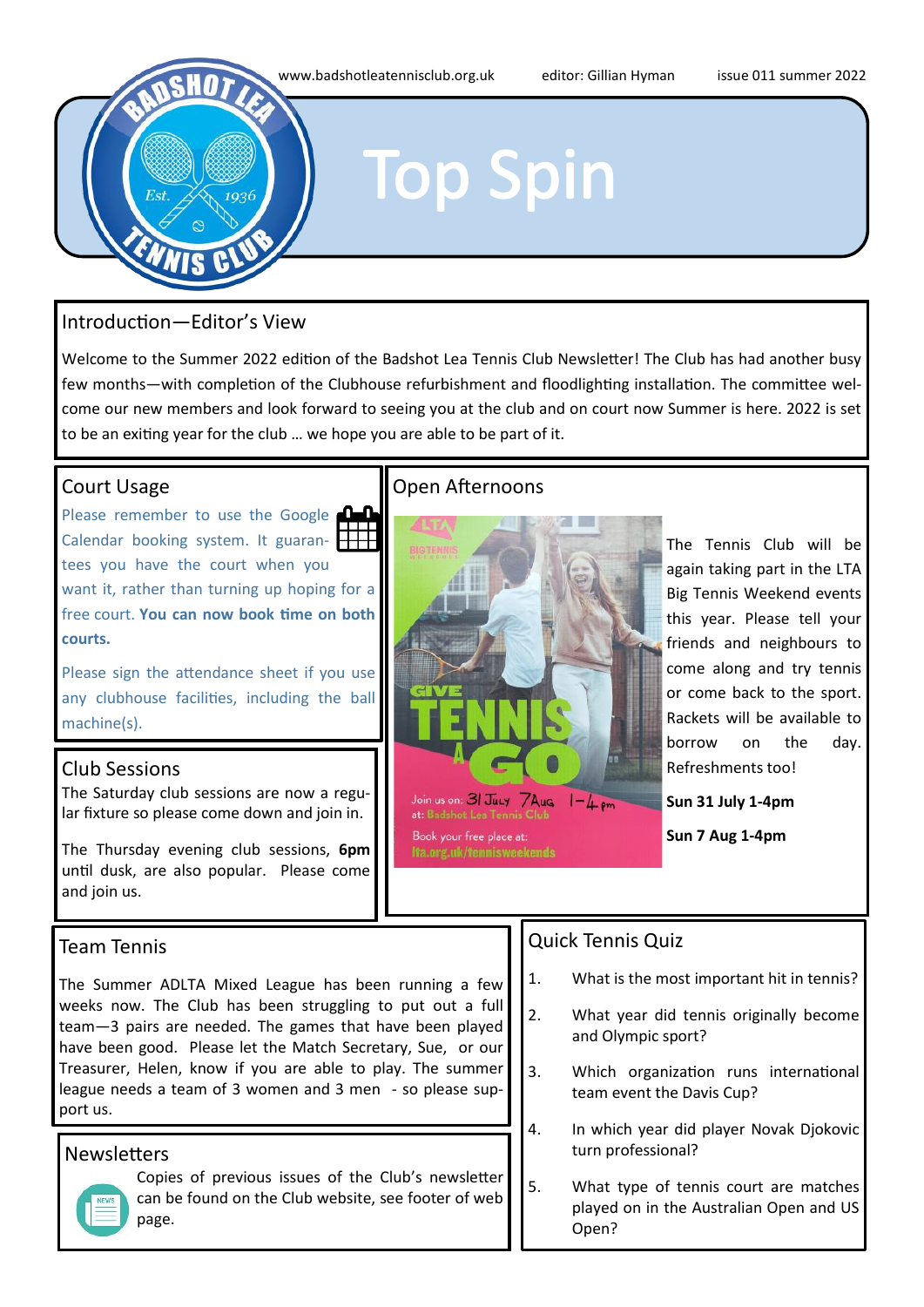### Clubhouse Refurbishment and Floodlights

The refurbishment of the Clubhouse is now complete. What a difference it makes for welcoming our visitors to the club from league teams to prospective new members.

A few pictures of the transition...





### **FLOODLIGHTS**



Writers our Autumn edition of Wanted! the club newsletter. Please send through to Gillian for their review and inclusion.













The Club is now able to provide all year round tennis with the installation of our floodlights.

Over 8 days the contractors— Luminance Pro—installed the lights and associated electrics. They were a great team.

Timings, operation and fee information will be sent to members.

Quiz Answers 1. Serve , however it took a pause as a full medal sport following the 1924 games **1896** 2. until the 1988 games. 3. International Tennis Federation. Articles are welcome for **Articles** are welcome for **Articles** are welcome for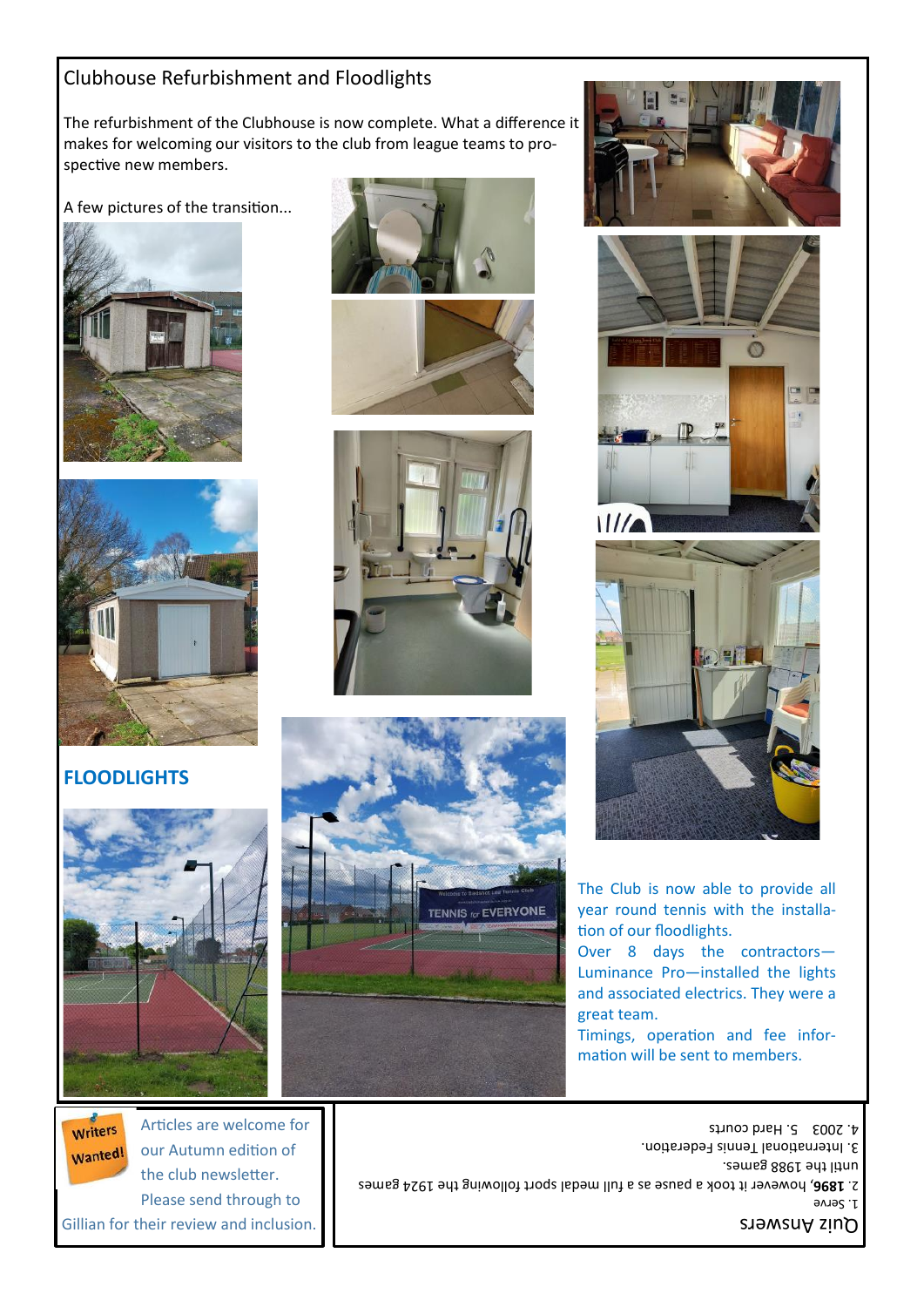# Club Reminders

## Ball Machines

We are fortunate to have an excellent ball machine at the club. Have you used it yet? It can give you a variety of ball deliveries to help improve your returns. The pre-season check-up found lots of balls jammed inside. If that starts happening again, please report it to the committee for repair. There is an instruction sheet in the clubhouse.

To help the longevity of the tennis balls we also have a ball pressuriser. Again there is an instruction sheet in the clubhouse.

Please try and use this after you have used the ball machine. Contact Gillian if you wish to have a walk through on how to use it.

In May a second ball tower was donated, however it was rusted solid after sitting unused for a couple of years. Kevin has kindly repaired it and also upgraded it with a remote control, so you can start and stop it from other end of court! If this proves popular, the original machine may also be upgraded. Thank you Kevin.

**[To enable it: turn on the "Remote Control" switch, then press the A button on the fob to enable/disable bAll feed, or C for the osCillator].**

# LTA and Wimbledon Ballot

All members are encouraged to belong to LTA as an Advantage Play+ member and affiliate to the Badshot Lea Tennis Club. **It is free!** This will give you free entry to the Wimbledon Ballot in 2023 and many more exclusive venues and offers.

https://www2.lta.org.uk/advantage/ then Click on Advantage Play—it is FREE!

# Fundraiser and Social Quiz Evening

Club member Richard and wife Nicki 's quiz and drinks evening will be scheduled for later in the year. Watch this space!

https://www.nibbsspirits.co.uk/









## Club Clothing

Why not promote the club ? - we have our own club clothing range. Please see our [website.](http://www.badshotleatennisclub.org.uk) Click on 'Tennis Kit' on the top menu.